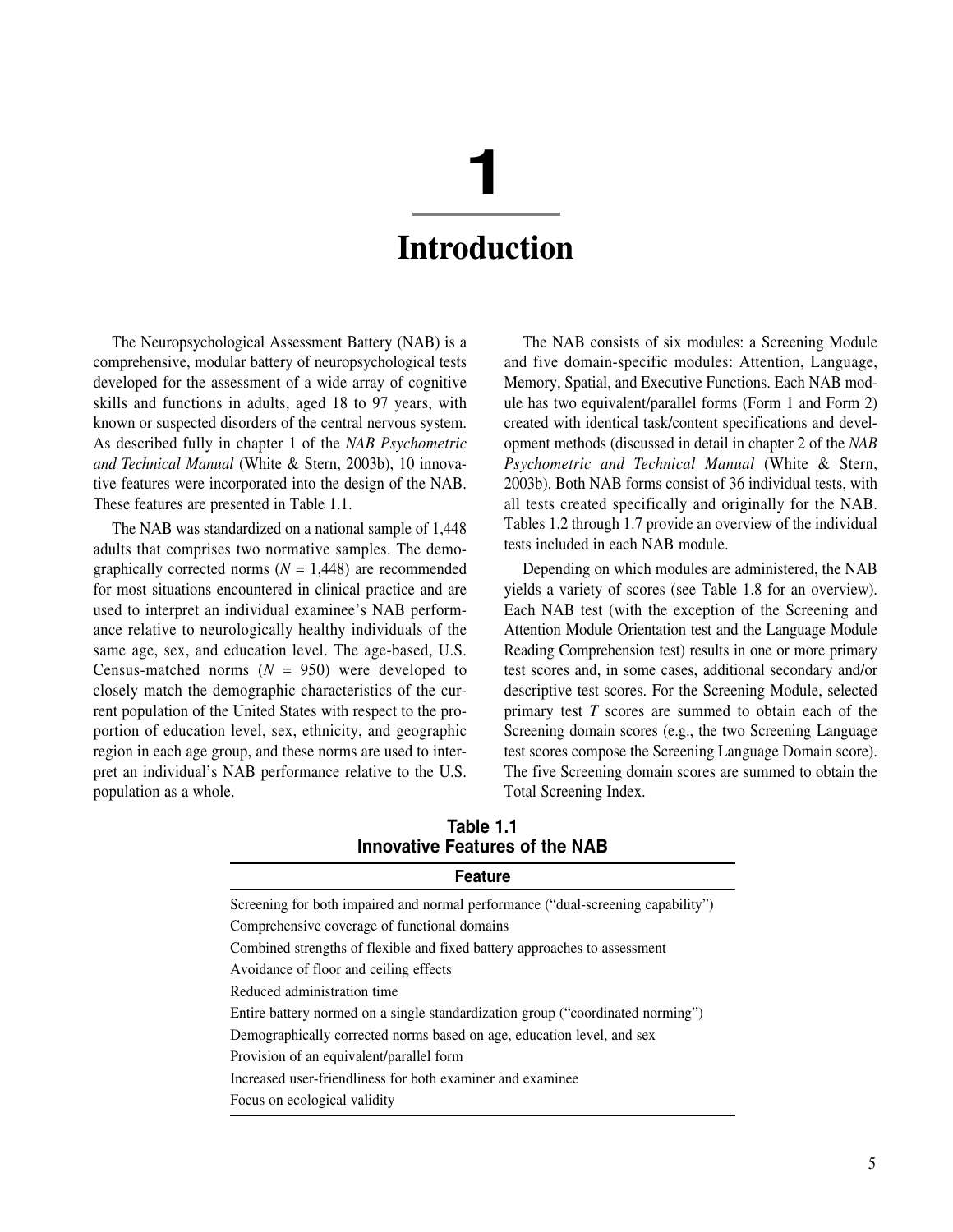| Table 1.2                                 |
|-------------------------------------------|
| <b>Overview of Screening Module Tests</b> |

| <b>Test</b>                      | Acronym | <b>Description</b>                                                                                                                                                          | <b>Primary function</b>                                                                        |
|----------------------------------|---------|-----------------------------------------------------------------------------------------------------------------------------------------------------------------------------|------------------------------------------------------------------------------------------------|
| Screening Orientation            | S-ORN   | Questions about orientation to self,<br>time, place, and situation                                                                                                          | Orientation                                                                                    |
| <b>Screening Digits Forward</b>  | S-DGF   | Repetition of orally presented digits                                                                                                                                       | Auditory attentional<br>capacity                                                               |
| Screening Digits Backward        | S-DGB   | Reversal of orally presented digits                                                                                                                                         | Working memory for orally<br>presented information                                             |
| Screening Numbers & Letters      | S-N&L   | Two timed tasks (Parts A and B) involving<br>letter cancellation and letter cancellation<br>plus serial addition, respectively                                              | Psychomotor speed,<br>concentration, divided<br>attention, and information<br>processing speed |
| Screening Auditory Comprehension | S-AUD   | Three-part test that requires the examinee<br>to demonstrate comprehension of orally<br>presented commands                                                                  | Auditory language<br>comprehension                                                             |
| <b>Screening Naming</b>          | S-NAM   | Visual confrontation naming task in which<br>the examinee states the name of an object<br>depicted in a photograph; semantic and<br>phonemic cues are provided if necessary | Visual confrontation<br>naming, word-finding                                                   |
| Screening Shape Learning         | S-SHL   | Single-trial visual learning task involving<br>multiple-choice immediate recognition<br>recall of five visual stimuli, followed by<br>a delayed recognition task            | Explicit learning of visual<br>information, delayed<br>recognition                             |
| Screening Story Learning         | S-STL   | Verbal learning task involving immediate<br>and delayed free recall of a two-sentence<br>story                                                                              | Explicit learning and<br>delayed recall of logically<br>organized verbal information           |
| Screening Visual Discrimination  | S-VIS   | Visual match-to-target paradigm, in which<br>the examinee matches a target visual design<br>from an array of four similar designs<br>presented beneath the target           | Visuoperceptual and<br>visuospatial skills,<br>attention to detail                             |
| Screening Design Construction    | S-DES   | Visuoconstruction assembly task using<br>plastic manipulatives (tans) to copy<br>two-dimensional target designs (tangrams)                                                  | Visuoconstruction,<br>visuospatial skills                                                      |
| <b>Screening Mazes</b>           | S-MAZ   | Three timed paper-and-pencil mazes of<br>increasing difficulty                                                                                                              | Planning, impulse control,<br>and psychomotor speed                                            |
| Screening Word Generation        | S-WGN   | Timed task in which the examinee creates<br>three-letter words from a group of six letters<br>(two vowels, four consonants) that are<br>presented visually                  | Verbal fluency, generativity                                                                   |

*Note. Tests are presented in order of neuropsychological domain, not in order of test administration.*

*For each domain-specific module, a module index score is calculated as the sum of selected primary T scores in that module, summarizing the examinee's performance on that module. The Total NAB Index is based on the sum of the five module index scores, representing the examinee's overall performance on the full NAB. Chapter 4 provides a description of each of the test scores, as well as interpretive guidelines for the scores and indexes.* 

# **USING THE NAB**

## **Appropriate Settings and Purpose of Examinations**

*The flexibility in which the NAB may be administered facilitates its use in a variety of settings for a wide range of applications. The NAB can be used in private practices, medical centers, psychiatric hospitals, inpatient and*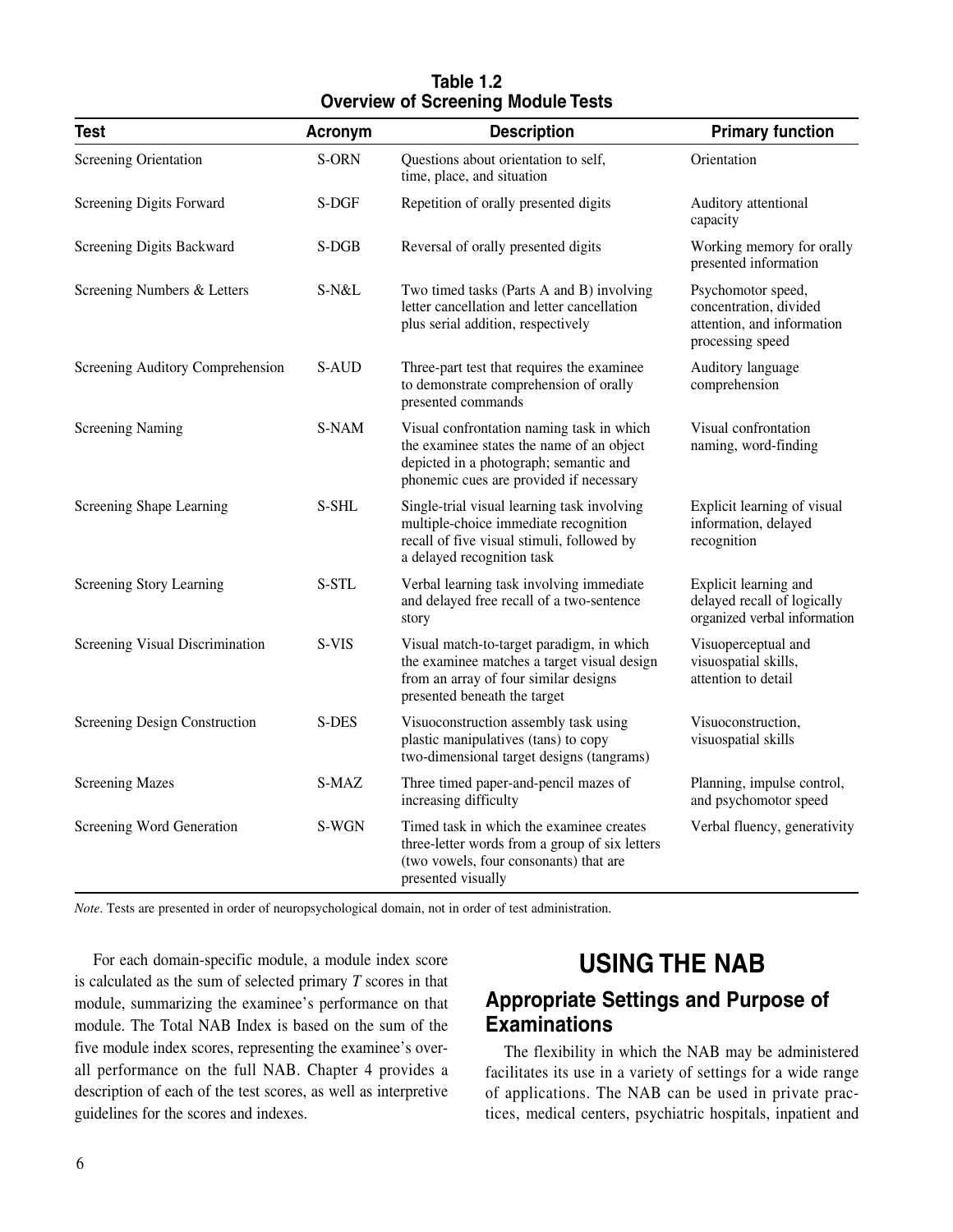| <b>Test</b>                    | Acronym    | <b>Description</b>                                                                                                                                                                                                                                                                                                                           | <b>Primary function</b>                                                                                                                                |
|--------------------------------|------------|----------------------------------------------------------------------------------------------------------------------------------------------------------------------------------------------------------------------------------------------------------------------------------------------------------------------------------------------|--------------------------------------------------------------------------------------------------------------------------------------------------------|
| Orientation <sup>a</sup>       | <b>ORN</b> | Questions about orientation to self, time, place,<br>and situation                                                                                                                                                                                                                                                                           | Orientation                                                                                                                                            |
| Digits Forward <sup>a</sup>    | <b>DGF</b> | Repetition of orally presented digits                                                                                                                                                                                                                                                                                                        | Auditory attentional capacity                                                                                                                          |
| Digits Backward <sup>a</sup>   | <b>DGB</b> | Reversal of orally presented digits                                                                                                                                                                                                                                                                                                          | Working memory for orally<br>presented information                                                                                                     |
| Dots                           | <b>DOT</b> | Delayed recognition span paradigm, in which<br>an array of dots is exposed for a brief period,<br>followed by a blank interference page, followed<br>by a new array with one additional dot; examinee<br>points to "new" dot                                                                                                                 | Visual working memory and<br>visual scanning                                                                                                           |
| Numbers & Letters <sup>b</sup> | N&L        | Four timed tasks (Parts A, B, C, and D) involving<br>letter cancellation, letter counting, serial addition,<br>and letter cancellation plus serial addition,<br>respectively                                                                                                                                                                 | Psychomotor speed, concentration,<br>sustained attention, focused or<br>selective attention, divided<br>attention, and information<br>processing speed |
| Driving Scenes <sup>c</sup>    | <b>DRV</b> | Daily Living task in which the examinee is first<br>presented with a drawing of a driving scene as<br>viewed from behind a steering wheel, and then<br>shown another scene and asked to say and point<br>to everything that is new, different, or missing<br>relative to the previous scene; this is continued<br>for four additional scenes | Visual working memory, visual<br>scanning, attention to detail, and<br>selective attention                                                             |

#### **Table 1.3 Overview of Attention Module Tests**

*a Screening Module has the identical test. bScreening Module has a similar, abbreviated version of this test. c Daily Living test.*

*outpatient rehabilitation facilities, nursing homes, and mental health centers, as well as other settings. As a comprehensive neuropsychological test battery, the NAB is appropriate for outpatient evaluation, forensic examination, large-scale research studies, and many other clinical and research applications. Because of (a) its flexibility, (b) its potential for focused and shorter examination times, and (c) the Screening Module, which can be used on its own, the NAB is also appropriate for inpatient bedside consultation, interdisciplinary team evaluations, memory disorder clinic examinations, and focused research investigations, among other purposes.*

### **Flexibility in Test Administration and Selection**

*One of the primary goals that guided development of the NAB was flexibility in both test administration approaches and the selection of specific tests. The NAB is unique among modern neuropsychological test batteries in that all of the tests in all of the modules have been co-normed on the same individuals. This co-norming provides all of the strengths of the fixed battery approach to neuropsychological assessment (see chapter 1 of the NAB Psychometric and* *Technical Manual [White & Stern, 2003b] for further discussion of the fixed battery and other approaches to neuropsychological assessment). However, the use of Screening Module domain scores to guide subsequent domain-specific module administration allows the examiner to focus the neuropsychological evaluation and decrease the overall time required. Moreover, examiners can also choose to administer the entire NAB, regardless of Screening Module results, or to administer only specific modules or even specific tests, based on clinical or research needs. Table 1.9 presents the seven major examination approaches for the NAB described in the following sections.*

#### **Screening Module Alone**

*There are many clinical and research scenarios in which the examiner may wish to administer only the Screening Module, without any other NAB modules or tests. For example, the respondent may not be able to tolerate a lengthier examination, such as in many acute inpatient settings or in the assessment of more globally and severely impaired individuals. In other situations, a clinician may be interested only in screening, per se; that is, the results of the Screening Module would be used only to determine whether additional, more in-depth, follow-up examinations are necessary.*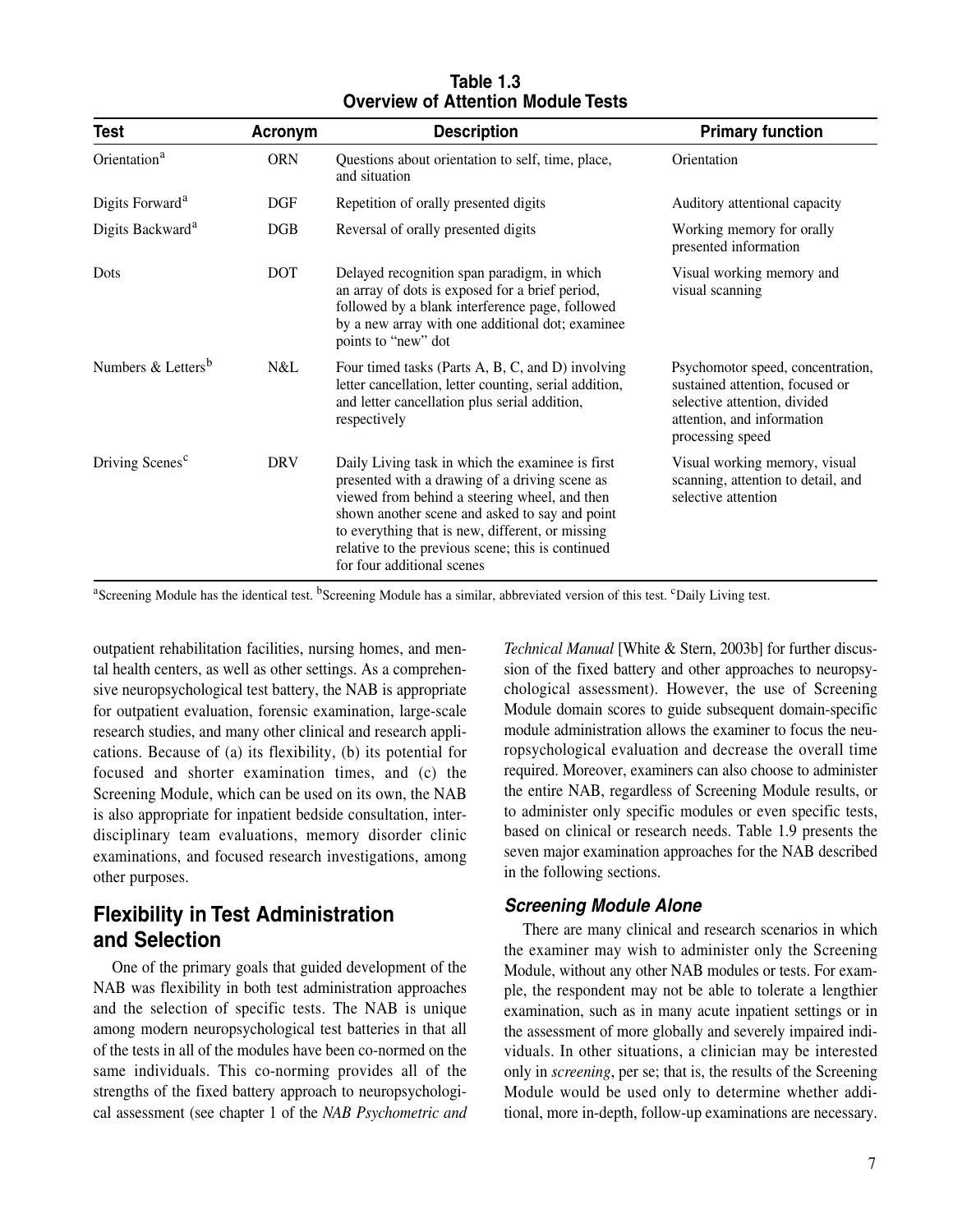| Table 1.4                                |
|------------------------------------------|
| <b>Overview of Language Module Tests</b> |

| <b>Test</b>                         | Acronym    | <b>Description</b>                                                                                                                                                                                                                                                                               | <b>Primary function</b>                                                                                         |
|-------------------------------------|------------|--------------------------------------------------------------------------------------------------------------------------------------------------------------------------------------------------------------------------------------------------------------------------------------------------|-----------------------------------------------------------------------------------------------------------------|
| Oral Production                     | <b>OPD</b> | Speech output task in which the examinee orally<br>describes a picture of a family scene                                                                                                                                                                                                         | Speech output, fluency                                                                                          |
| Auditory Comprehension <sup>a</sup> | <b>AUD</b> | Six-part test that requires examinee to demonstrate<br>comprehension of orally presented instructions;<br>tasks include performing one- to four-step commands,<br>the concepts of before/after, above/below, and<br>right/left, body-part identification, yes/no questions,<br>and paper folding | Auditory language<br>comprehension                                                                              |
| Naming <sup>a</sup>                 | <b>NAM</b> | Visual confrontation naming task in which the<br>examinee states the name of a pictured object;<br>semantic and phonemic cues are provided if necessary                                                                                                                                          | Visual confrontation<br>naming, word-finding                                                                    |
| Reading Comprehension               | <b>RCN</b> | Two-part test that requires the examinee to<br>demonstrate reading comprehension of single words<br>and of sentences by pointing to multiple choice<br>written words and sentences that match visual stimuli                                                                                     | Reading comprehension<br>of single words and<br>sentences                                                       |
| Writing                             | <b>WRT</b> | Narrative writing task in which the examinee is shown<br>the same drawing of a family scene used in the Oral<br>Production test and asked to write about it; the writing<br>sample is scored with regard to legibility, syntax,<br>spelling, and conveyance                                      | Narrative writing, verbal<br>fluency, spelling                                                                  |
| Bill Payment <sup>b</sup>           | <b>BIL</b> | Daily Living task in which the examinee is given a<br>utility bill statement, check ledger, check, and<br>envelope, and asked to follow a series of eight<br>commands requiring oral and written responses of<br>increasing complexity                                                           | Auditory language<br>comprehension, reading<br>comprehension, writing,<br>simple calculations,<br>speech output |

<sup>a</sup>Screening Module has a similar, abbreviated version of this test. <sup>b</sup>Daily Living test.

*In both of these types of situations (and in other scenarios in which the Screening Module is used on its own), performance on the Screening Module would be interpreted on the basis of the Total Screening Index, the five Screening domain scores, and appropriate primary, secondary, and descriptive scores from individual Screening module tests. However, as described in more detail in chapter 4, clinical decision making based on results from only the Screening Module must be made with appropriate caution, given the abbreviated nature of the evaluation.*

#### **Screening Module Followed by One or More of the Five Main Modules**

*The NAB was developed such that the Screening Module predicts performance on the five main modules at both ends of the ability spectrum. This allows users in certain clinical applications to determine which patients perform so poorly or so well on sections of the Screening Module that the administration of the corresponding domain-specific module(s) is unnecessary. That is, if a patient's performance in a specific area of functioning in the Screening Module*

*(e.g., Screening Attention Domain score) is severely impaired (which is predictive of severely impaired performance on the related domain-specific module), there would be little additional gain in administering the entire module (e.g., Attention Module). Conversely, if a patient's performance in a specific area of functioning in the Screening Module is in the above average or superior range (which is predictive of similarly excellent performance on the related domain-specific module), again, there would be little additional gain in administering the entire module.* 

*As described in greater detail in chapter 6 of the NAB Psychometric and Technical Manual (White & Stern, 2003b), one of the primary goals of developing the NAB was to provide "dual-screening" capability. Specifically, the goal was to construct Screening Module domain score ranges that predict performance on the corresponding full NAB modules at both the severely impaired and above average ends of the index score distribution. One way to use the Screening Module is to use Screening domain scores to identify individuals who are so impaired that they are expected to obtain similarly impaired scores on the*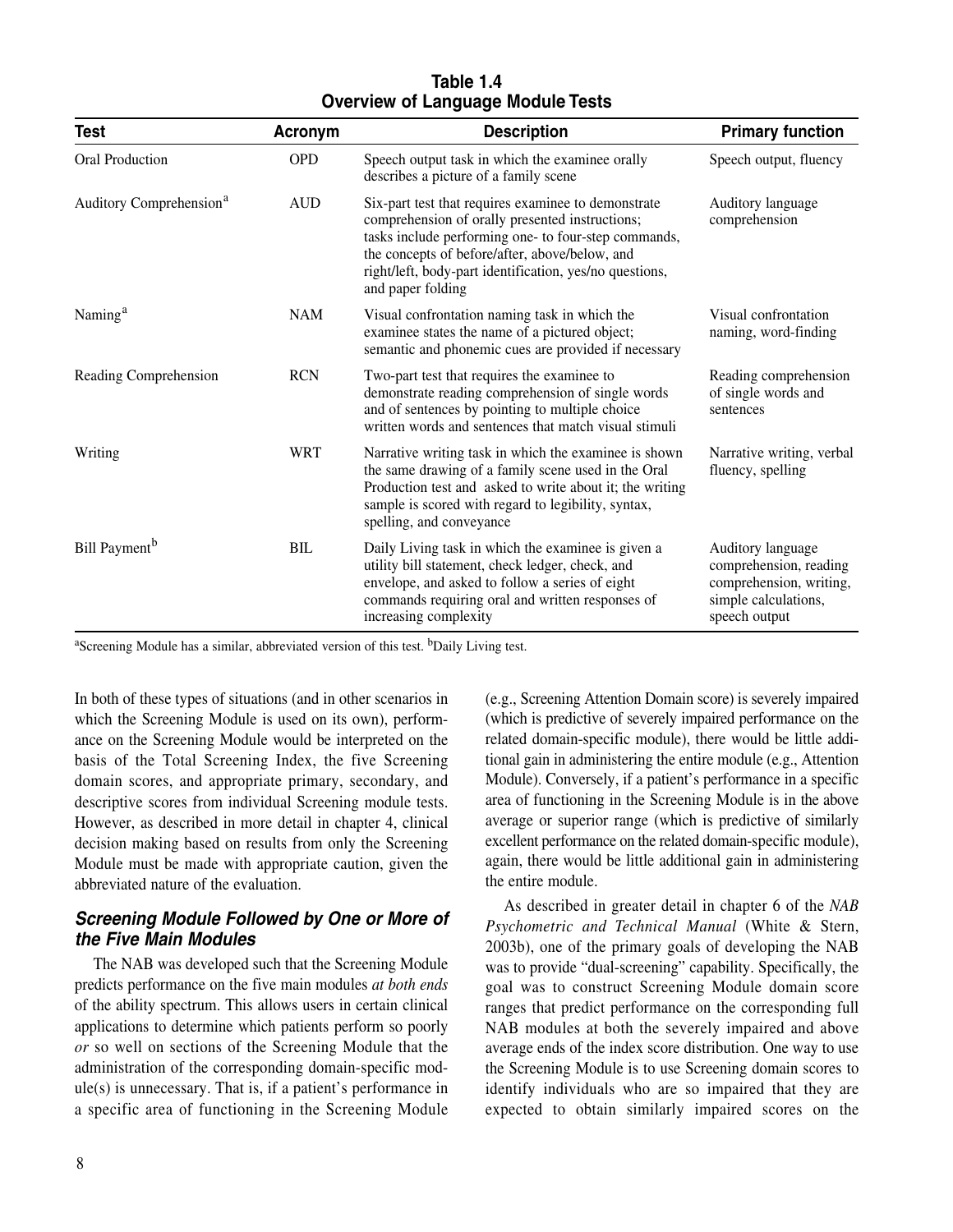| Test                             | Acronym    | <b>Description</b>                                                                                                                                                                                                                                                                                                                 | <b>Primary function</b>                                                                                                              |
|----------------------------------|------------|------------------------------------------------------------------------------------------------------------------------------------------------------------------------------------------------------------------------------------------------------------------------------------------------------------------------------------|--------------------------------------------------------------------------------------------------------------------------------------|
| List Learning                    | LL         | Verbal list learning task involving three learning<br>trials of a 12-word list, followed by an<br>interference list, and then short delay free recall,<br>long delay free recall, and long delay forced-choice<br>recognition tasks; the word list includes three<br>embedded semantic categories with 4 words in<br>each category | Explicit learning of verbal<br>information across trials,<br>delayed free recall, and<br>delayed recognition                         |
| Shape Learning <sup>a</sup>      | <b>SHL</b> | Visual learning task involving three learning<br>trials and multiple-choice immediate recognition<br>of nine visual stimuli, followed by delayed<br>recognition and forced-choice recall                                                                                                                                           | Explicit learning of visual<br>information across trials,<br>delayed recognition                                                     |
| Story Learning <sup>a</sup>      | <b>STL</b> | Verbal learning task involving immediate and<br>delayed free recall of a five-sentence story; two<br>learning trials are provided, and recall is scored<br>for both verbatim and gist elements                                                                                                                                     | Explicit learning and delayed<br>free recall of logically<br>organized verbal information                                            |
| Daily Living Memory <sup>b</sup> | <b>DLM</b> | Verbal learning task involving three-trial learning<br>with immediate recall, delayed recall, and delayed<br>multiple-choice recognition of information<br>encountered in daily living, including medication<br>instructions, and a name, address, and phone number                                                                | Explicit learning and delayed<br>free and recognition recall of<br>verbal information likely<br>to be encountered in daily<br>living |

#### **Table 1.5 Overview of Memory Module Tests**

*a Screening Module has a similar, abbreviated version of this test. bDaily Living test.* 

**Table 1.6 Overview of Spatial Module Tests**

| <b>Test</b>                        | Acronym    | <b>Description</b>                                                                                                                                                                                                                                         | <b>Primary function</b>                                                                                    |
|------------------------------------|------------|------------------------------------------------------------------------------------------------------------------------------------------------------------------------------------------------------------------------------------------------------------|------------------------------------------------------------------------------------------------------------|
| Visual Discrimination <sup>a</sup> | <b>VIS</b> | Visual match-to-target paradigm, in which the<br>examinee matches a target visual design from an<br>array of four similar designs presented beneath<br>the target                                                                                          | Visuoperceptual and<br>visuospatial skills, attention<br>to detail                                         |
| Design Construction <sup>a</sup>   | <b>DES</b> | Visuoconstruction assembly task using plastic<br>manipulatives (tans) to copy two-dimensional target<br>designs (tangrams)                                                                                                                                 | Visuoconstruction,<br>visuospatial skills                                                                  |
| <b>Figure Drawing</b>              | <b>FGD</b> | Visuoconstruction drawing task involving a copy and<br>immediate recall of a geometric figure of moderate<br>complexity; the production is scored for the presence,<br>accuracy, and placement of the elements, as well as<br>overall organizational skill | Visuoconstruction,<br>visuospatial skill, visual<br>organization, and encoding<br>of visuospatial material |
| Map Reading <sup>b</sup>           | <b>MAP</b> | Daily Living task in which the examinee answers<br>questions (presented both orally and in writing)<br>about a city map that has a compass rose and<br>mileage legend                                                                                      | Visuospatial skill, spatial/<br>directional and right-left<br>orientation, and visual<br>scanning          |

<sup>a</sup>Screening Module has a similar, abbreviated version of this test. <sup>b</sup>Daily Living test.

*corresponding domain-specific module, thus obviating the need to administer this main module. Conversely, another use of the Screening Module is to use Screening domain scores to identify individuals who are fully intact and who are expected to obtain similarly intact/above average scores* *on the corresponding domain-specific module, also obviating the need to administer this main module. Using this empirical approach, the examiner would administer the Screening Module and then, based on those results, administer only the domain-specific module(s) that would yield*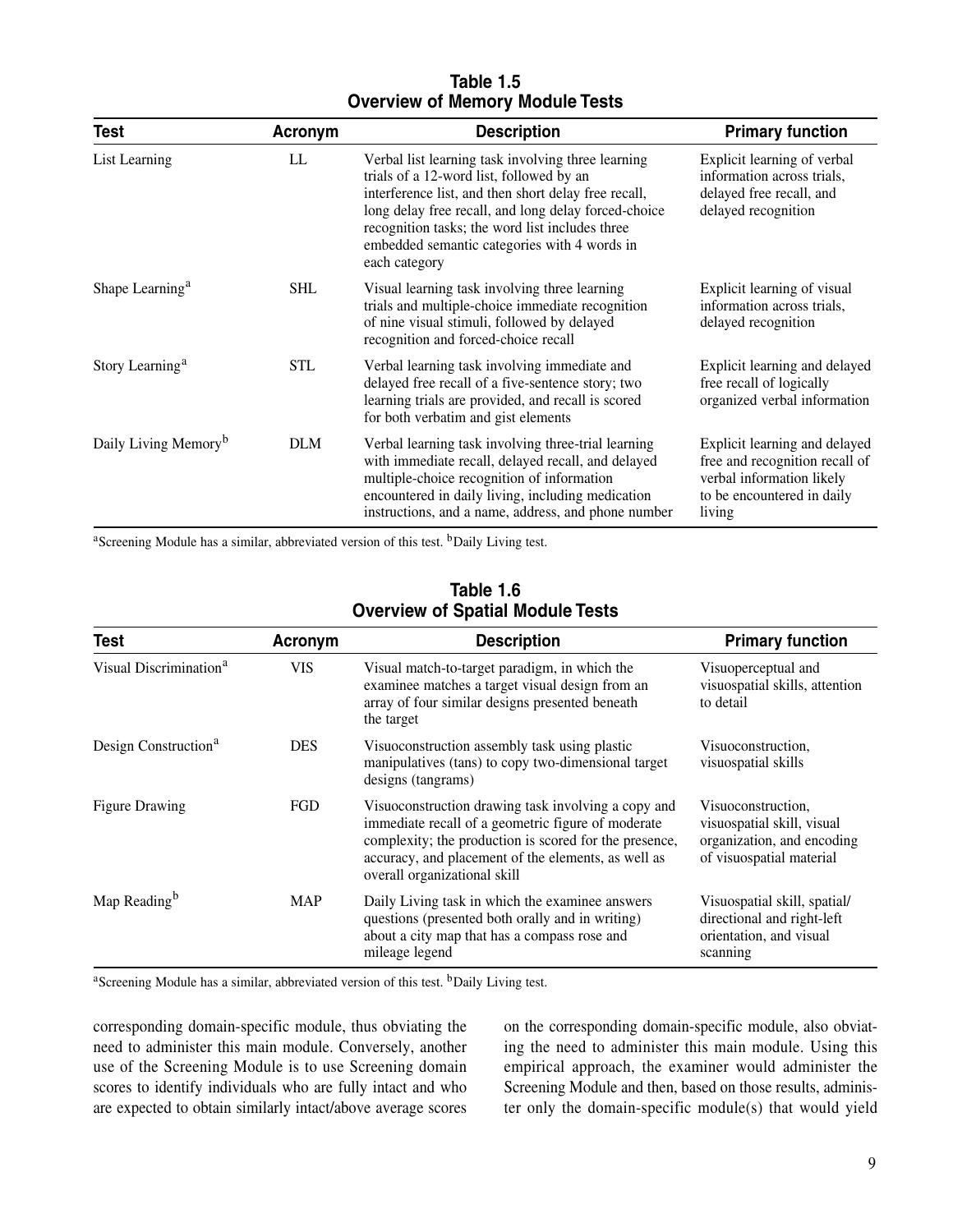**Table 1.7 Overview of Executive Functions Module Tests**

| <b>Test</b>                  | Acronym    | <b>Description</b>                                                                                                                                                                                                                                     | <b>Primary function</b>                                                                                        |
|------------------------------|------------|--------------------------------------------------------------------------------------------------------------------------------------------------------------------------------------------------------------------------------------------------------|----------------------------------------------------------------------------------------------------------------|
| Mazes <sup>a</sup>           | <b>MAZ</b> | Seven timed paper-and-pencil mazes of increasing<br>difficulty                                                                                                                                                                                         | Planning, impulse control,<br>and psychomotor speed                                                            |
| Judgment <sup>b</sup>        | <b>JDG</b> | Daily Living test in which the examinee answers<br>10 judgment questions pertaining to home safety,<br>health, and medical issues                                                                                                                      | Judgment and decisional<br>capacity about issues and<br>situations likely to be<br>encountered in daily living |
| Categories                   | <b>CAT</b> | Classification and categorization task in which the<br>examinee generates different two-group categories<br>based on photographs and verbal information<br>(e.g., name, occupation, place of birth, date of birth,<br>marital status) about six people | Concept formation, cognitive<br>response set, mental<br>flexibility, generativity                              |
| Word Generation <sup>a</sup> | <b>WGN</b> | Timed task in which the examinee creates three-<br>letter words from a group of eight letters (two vowels,<br>six consonants) that are presented visually                                                                                              | Verbal fluency, generativity                                                                                   |

<sup>a</sup> Screening Module has a similar, abbreviated version of this test. <sup>b</sup>Daily Living test.

*meaningful additional data (see Figures 1.1 through 1.4 for examples of this approach). Table 1.10 presents the decision accuracy rates for the recommendation for administration of full modules.* 

*Of course, these screening recommendations are merely guidelines for users who may wish to follow them. Many referral questions and applications of the NAB will no doubt require administration of the entire NAB, and professional clinicians should use their judgment when determining the need for administration of the entire NAB (i.e., Screening Module and the five main modules).* 

*An examiner could also begin by administering the Screening Module and follow it with a selection of main modules based on clinical or research needs, rather than on the empirically based recommendations. For example, a clinician may want or need a brief, overall assessment of an individual's neuropsychological functioning, as well as a more in-depth examination of an area of functioning about which the patient has complaints, such as memory. In this case, the results of the Screening Module memory tests might be in the above average or better range but the examiner would still administer the entire Memory Module in order to obtain a more detailed assessment of learning and memory.*

#### **Screening Module Followed by the Full NAB**

*The NAB screening recommendations for follow-up administration of a module were developed to ensure that at least 95% of individuals who would be expected to require administration of a NAB module are in fact recommended for that module. That is, the goals of the screening* *recommendations were to maximize the hit rate and minimize the false-negative rate. The effect of this conservative screening criterion aggregates across the five Screening domain scores, and the practical effect is that many, if not the majority, of the individuals who receive the NAB Screening Module will obtain Screening domain scores that lead to recommendations to administer all five main modules.* 

*Administration of the full NAB (i.e., all five domainspecific modules) may even be desired if fewer than five modules are recommended by the Screening Domain scores. One primary reason for administering the full NAB irrespective of the screening recommendation is to obtain the Total NAB Index score, which may be relevant for certain referral questions. In addition, the full NAB allows for interpretation of various discrepancies between module index and Total NAB Index scores.* 

#### **Full NAB**

*Another examination approach consists of administering the full NAB (i.e., all five domain-specific modules) without administering the Screening Module. Even when all six modules are administered, the total testing time is typically less than 3 hours, making this a viable possibility even in settings in which time is limited due to fiscal or other constraints. By administering the full NAB, the clinician will be able to utilize the complete set of normative data and between-score comparisons (i.e., score discrepancies), as well as obtain a more thorough assessment of all areas of functioning tapped by the NAB, even when the respondent may be in either the severely impaired or the above average ranges of functioning. Moreover, administration of all five domain modules allows the examiner to calculate the Total NAB Index.*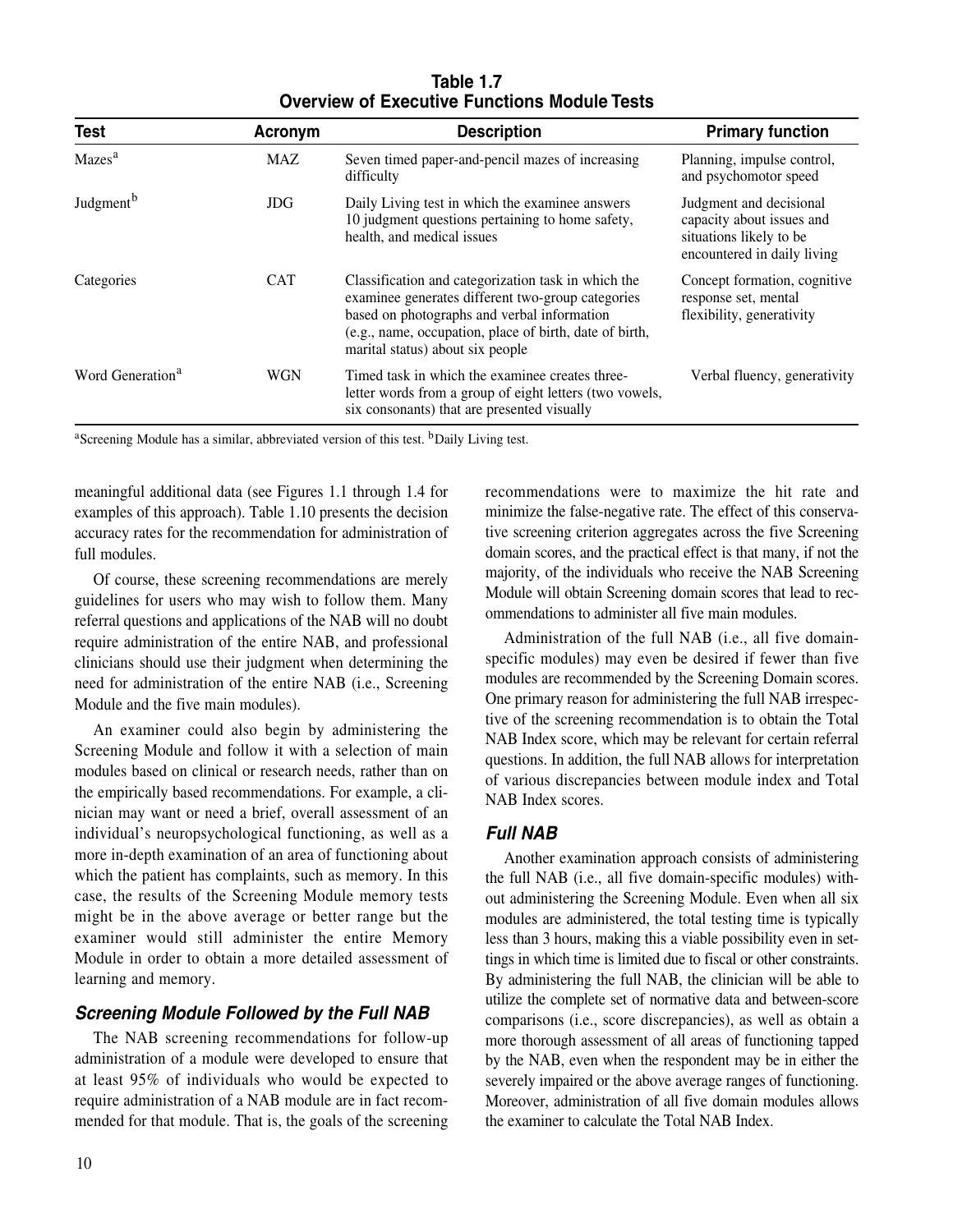#### **Table 1.8 Types of NAB Scores**

| <b>Score</b>                                     | <b>Description</b>                                                                                                                                                                                                                                                                                                                                                                                                                                                                                                            | <b>Normative metric</b>                   |
|--------------------------------------------------|-------------------------------------------------------------------------------------------------------------------------------------------------------------------------------------------------------------------------------------------------------------------------------------------------------------------------------------------------------------------------------------------------------------------------------------------------------------------------------------------------------------------------------|-------------------------------------------|
| <b>Test scores</b>                               |                                                                                                                                                                                                                                                                                                                                                                                                                                                                                                                               |                                           |
| Primary                                          | Primary scores are the most important scores for interpreting<br>performance on a particular NAB test. In most cases, there is only<br>one primary score per test, but several NAB tests yield multiple<br>primary scores. Primary scores are interpreted by transforming<br>the raw score to a $z$ score and then referencing the $z$ score to one of<br>several different normative samples. Primary scores may also<br>contribute to Screening Domain, Total Screening Index, Module<br>Index, and Total NAB Index scores. | T scores $(M = 50, SD = 10)$              |
| Secondary                                        | Secondary scores are less important for interpretation than primary<br>scores but are nonetheless viewed as significant sources of<br>information. The lower reliability coefficients and nonparametric<br>distributions of the secondary scores do not support their conversion<br>to $T$ scores. Secondary scores do not contribute to Screening<br>Domain, Total Screening Index, Module Index, and Total NAB<br>Index scores.                                                                                             | Percentiles                               |
| Descriptive                                      | Descriptive scores have lower reliability and/or highly skewed<br>distributions for normal individuals but are included in the NAB as<br>qualitative indicators of performance.                                                                                                                                                                                                                                                                                                                                               | Cumulative percentages                    |
| <b>Composite scores for the Screening Module</b> |                                                                                                                                                                                                                                                                                                                                                                                                                                                                                                                               |                                           |
| Screening Domain scores                          | Screening Domain scores represent the sum of selected primary test<br>T scores for a given functional domain in the Screening Module,<br>summarizing the examinee's performance on Screening Module<br>tests within that given functional domain. These scores are used to<br>determine the need for subsequent administration of one or more<br>main NAB Modules.                                                                                                                                                            | Standard score ( $M = 100$ ,<br>$SD = 15$ |
| Total Screening Index                            | The Total Screening Index is based on the sum of the five<br>Screening domain scores, representing the examinee's overall<br>performance on the Screening Module.                                                                                                                                                                                                                                                                                                                                                             | Standard score ( $M = 100$ ,<br>$SD = 15$ |
| Composite scores for the main modules            |                                                                                                                                                                                                                                                                                                                                                                                                                                                                                                                               |                                           |
| Module Index                                     | Module Index scores are based on the sum of selected primary test<br>T scores, representing a summary of performance on that module.<br>Module Index scores are provided for all five main NAB modules.                                                                                                                                                                                                                                                                                                                       | Standard score ( $M = 100$ ,<br>$SD = 15$ |
| <b>Total NAB Index</b>                           | The Total NAB Index score is based on the sum of the five main<br>module index scores (excluding the Screening Module). It represents<br>the examinee's overall performance on the NAB.                                                                                                                                                                                                                                                                                                                                       | Standard score ( $M = 100$ ,<br>$SD = 15$ |

#### **Full NAB Followed by Idiographic or Additional Testing**

*As discussed in chapter 1 of the NAB Psychometric and Technical Manual (White & Stern, 2003b), respondents to the publisher's survey of neuropsychological assessment needs (Stern & White, 2000) strongly endorsed the view that a new, comprehensive neuropsychological test battery should not include measures of motor functioning and mood/personality. Although the NAB taps most areas of*

*neuropsychological functioning, there are occasions when the examiner may wish to combine additional instruments with a NAB assessment. In this "idiographic" testing (i.e., additional measures individually tailored to the specific test findings and to the specific characteristics of the referral question), the examiner can expand upon the NAB assessment with his or her favored instruments, either on a case-by-case basis or as a usual and routine method of assessment.*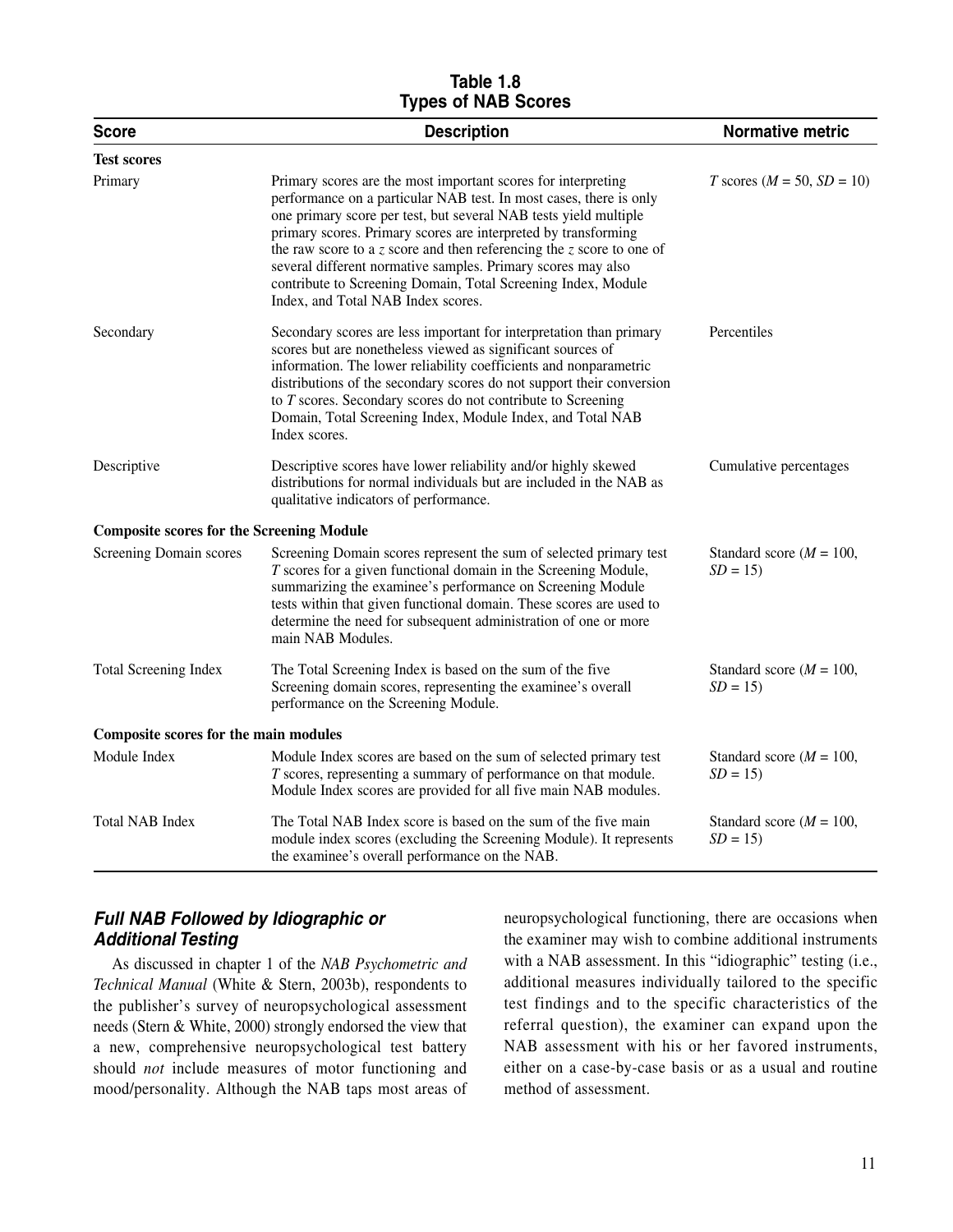#### **Table 1.9 Examination Approaches With the NAB**

#### **Approach**

*Screening Module alone*

*Screening Module followed by one or more of the five main modules Screening Module followed by Full NAB Full NAB*

*Full NAB followed by idiographic or additional testing*

*Specific module or modules*

*Specific test or tests*

#### **Specific Module or Modules**

*Rather than administer the NAB as a complete battery or use the Screening Module to guide further assessment, the examiner may wish to administer one or more specific modules. For example, a speech/language pathologist may use the NAB Language Module as a relatively comprehensive aphasia examination in order to plan and track therapy.* *Another example of this approach is a researcher who requires an in-depth assessment of learning and memory but not other areas of functioning, and administers only the Memory Module as part of the research protocol. These examples are meant only to be illustrative and are not exhaustive of the specific module(s) approach to using the NAB.*

#### **Specific Test or Tests**

*The flexibility inherent in the NAB also allows the examiner to select individual tests from each module, rather than administer an entire domain-specific module, when this type of non-battery-focused assessment is clinically warranted or appropriate for a research protocol. For example, a clinician who is reexamining a patient who has previously been administered another battery of tests may wish to readminister many or all of the previous instruments in order to make a direct comparison. However, the clinician may then wish to add individual NAB tests to that battery that measure additional areas of functioning and/or may wish to take advantage of extensive normative data available for those NAB tests.* 

| <b>Table 1.10</b>                                                              |  |
|--------------------------------------------------------------------------------|--|
| Recommendations for Administering NAB Modules Based on Screening Domain Scores |  |

|                                                | <b>Decision accuracy rates</b> |             |                            |                            |                                  |                                  |                                                |
|------------------------------------------------|--------------------------------|-------------|----------------------------|----------------------------|----------------------------------|----------------------------------|------------------------------------------------|
| <b>Screening Domain score range</b>            | Sensitivity                    | Specificity | False-<br>positive<br>rate | False-<br>negative<br>rate | Positive-<br>predictive<br>power | Negative-<br>predictive<br>power | Overall<br>correct<br>classifi-<br>cation rate |
| <b>Screening Attention Domain</b>              |                                |             |                            |                            |                                  |                                  |                                                |
| Moderately-to-severely impaired cutoff $(574)$ | .95                            | .59         | .41                        | .05                        | .99                              | .16                              | .95                                            |
| Above average cutoff $(2114)$                  | .95                            | .43         | .57                        | .05                        | .79                              | .80                              | .79                                            |
| <b>Screening Language Domain</b>               |                                |             |                            |                            |                                  |                                  |                                                |
| Moderately-to-severely impaired cutoff $(575)$ | .95                            | .75         | .25                        | .05                        | .99                              | .17                              | .95                                            |
| Above average cutoff $(2126)$                  | .96                            | .03         | .97                        | .04                        | .69                              | .25                              | .67                                            |
| <b>Screening Memory Domain</b>                 |                                |             |                            |                            |                                  |                                  |                                                |
| Moderately-to-severely impaired cutoff $(575)$ | .95                            | .71         | .29                        | .05                        | .99                              | .11                              | .95                                            |
| Above average cutoff $(2119)$                  | .95                            | .21         | .79                        | .05                        | .72                              | .68                              | .72                                            |
| <b>Screening Spatial Domain</b>                |                                |             |                            |                            |                                  |                                  |                                                |
| Moderately-to-severely impaired cutoff $(574)$ | .95                            | .44         | .56                        | .05                        | .99                              | .05                              | .95                                            |
| Above average cutoff $(2120)$                  | .95                            | .22         | .78                        | .05                        | .72                              | .67                              | .72                                            |
| <b>Screening Executive Functions Domain</b>    |                                |             |                            |                            |                                  |                                  |                                                |
| Moderately-to-severely impaired cutoff $(573)$ | .95                            | .67         | .33                        | .05                        | .99                              | .10                              | .95                                            |
| Above average cutoff $(2115)$                  | .95                            | .38         | .62                        | .05                        | .77                              | .77                              | .77                                            |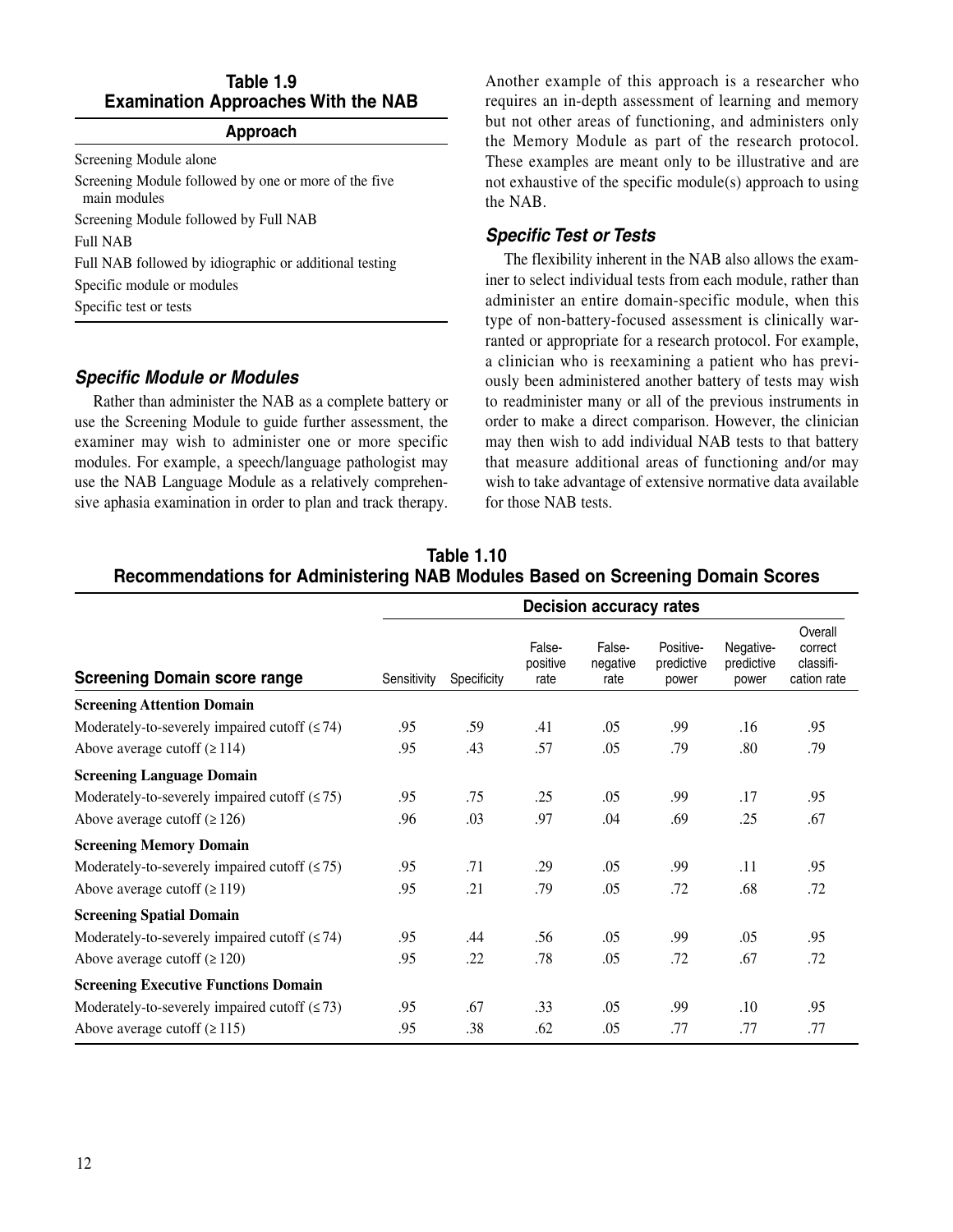## **EQUIVALENT FORMS**

*It is not uncommon in neuropsychological assessment to reevaluate a patient in order to monitor and document changes in functioning over time. For example, to determine whether an individual's functioning is worsening, a pattern suggestive of a degenerative process, many clinicians will reevaluate the patient at appropriate intervals (e.g., 6 months). Moreover, with advances in pharmacologic treatments of neurologic disorders, neuropsychological examinations are more often necessary to track treatment response over time. The two equivalent forms of the NAB were developed to facilitate such reevaluation while* *avoiding the practice effects that often limit the interpretation of other test scores with no adequate equivalent forms. As detailed in chapter 4 of the NAB Psychometric and Technical Manual (White & Stern, 2003b), the two forms of the NAB have excellent equivalent-form reliability. In addition, 6-month test–retest reliability data indicate good temporal stability across this retest interval.* 

*Because of the excellent equivalent-form reliability and because the normative data are not dependent on form, it is not critical which form is initially administered. However, it is important that the examiner note in any report or database which form is given in order to ensure that the alternate form is administered at a second examination.* 

| <b>Screening Domain Score</b>                | <b>Standard</b><br><b>Score Range</b> | <b>Administration Recommendation for Main Module</b>    |
|----------------------------------------------|---------------------------------------|---------------------------------------------------------|
| Screening Attention Domain (S-ATT)           | $45 - 74$                             | Do not administer NAB Attention Module                  |
|                                              | $75 - 113$                            | $\blacktriangledown$<br>Administer NAB Attention Module |
|                                              | 114-155                               | Do not administer NAB Attention Module                  |
| Screening Language Domain (S-LAN)            | $(45-75)$                             | Do not administer NAB Language Module<br>✔              |
|                                              | 76-125                                | Administer NAB Language Module                          |
|                                              | 126-155                               | Do not administer NAB Language Module                   |
| Screening Memory Domain (S-MEM)              | 45-75                                 | Do not administer NAB Memory Module                     |
|                                              | 76-118                                | Administer NAB Memory Module                            |
|                                              | $119 - 155$                           | ✓<br>Do not administer NAB Memory Module                |
| Screening Spatial Domain (S-SPT)             | 45-74                                 | Do not administer NAB Spatial Module                    |
|                                              | 75-119                                | Administer NAB Spatial Module<br>✔                      |
|                                              | 120-155                               | Do not administer NAB Spatial Module                    |
| Screening Executive Functions Domain (S-EXE) | 45-73                                 | Do not administer NAB Executive Functions Module        |
|                                              | $74 - 114$                            | √<br>Administer NAB Executive Functions Module          |
|                                              | 115-155                               | Do not administer NAB Executive Functions Module        |

*Figure 1.1. Sample screening recommendations for follow-up administration of the Attention, Spatial, and Executive Functions Modules.*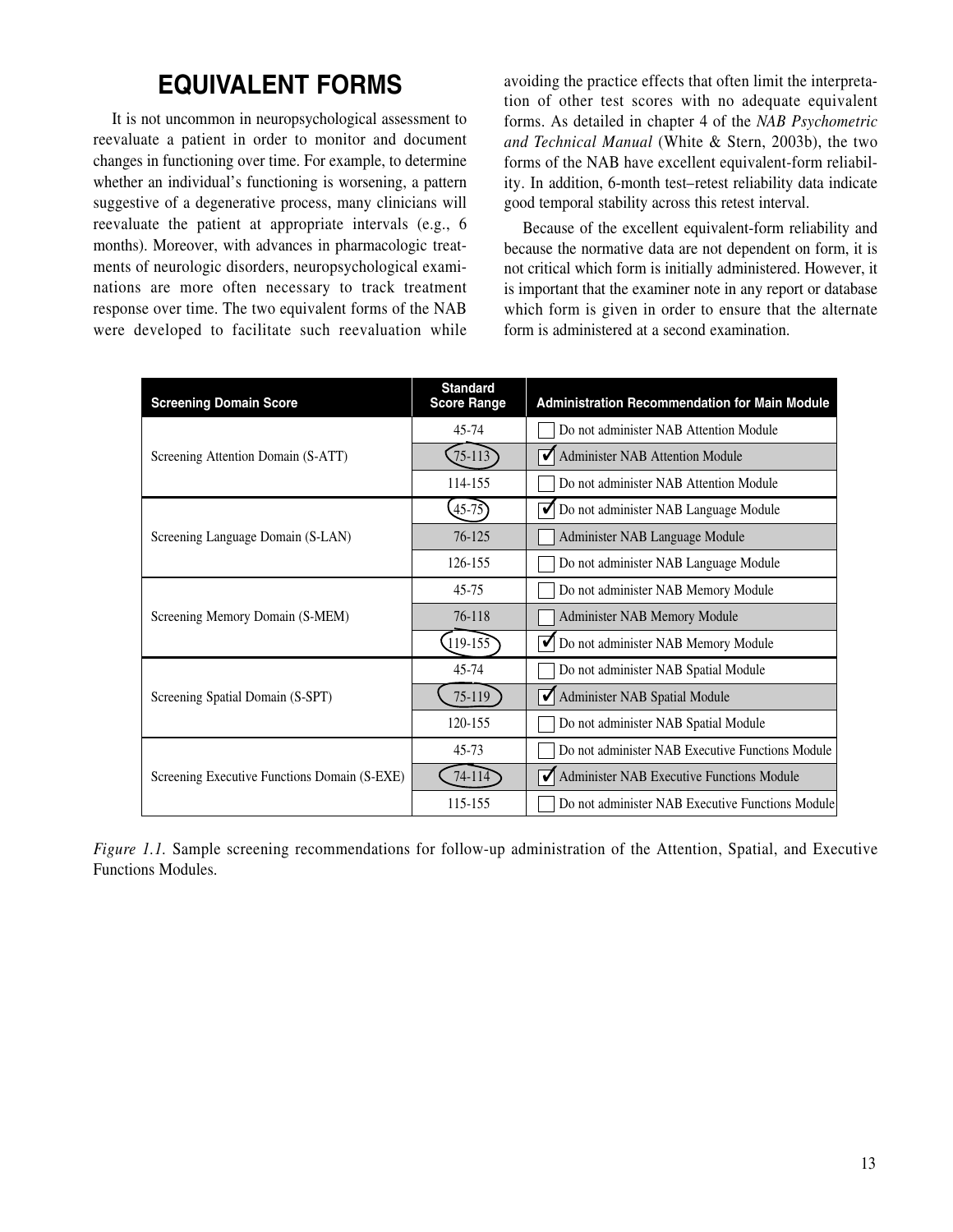| <b>Screening Domain Score</b>                | <b>Standard</b><br><b>Score Range</b> | <b>Administration Recommendation for Main Module</b> |
|----------------------------------------------|---------------------------------------|------------------------------------------------------|
| Screening Attention Domain (S-ATT)           | $45 - 74$                             | Do not administer NAB Attention Module               |
|                                              | 75-113                                | ✔<br><b>Administer NAB Attention Module</b>          |
|                                              | 114-155                               | Do not administer NAB Attention Module               |
| Screening Language Domain (S-LAN)            | $45 - 75$                             | Do not administer NAB Language Module<br>✔           |
|                                              | 76-125                                | Administer NAB Language Module                       |
|                                              | 126-155                               | Do not administer NAB Language Module                |
| Screening Memory Domain (S-MEM)              | $45 - 75$                             | Do not administer NAB Memory Module                  |
|                                              | $76 - 118$                            | ✔<br>Administer NAB Memory Module                    |
|                                              | 119-155                               | Do not administer NAB Memory Module                  |
| Screening Spatial Domain (S-SPT)             | 45-74                                 | Do not administer NAB Spatial Module                 |
|                                              | $75-119$                              | ✔<br>Administer NAB Spatial Module                   |
|                                              | 120-155                               | Do not administer NAB Spatial Module                 |
| Screening Executive Functions Domain (S-EXE) | $45 - 73$                             | Do not administer NAB Executive Functions Module     |
|                                              | $74 - 114$                            | Administer NAB Executive Functions Module<br>✓       |
|                                              | 115-155                               | Do not administer NAB Executive Functions Module     |

*Figure 1.2. Sample screening recommendations for follow-up administration of the Attention, Memory, Spatial, and Executive Functions Modules.* 

| <b>Screening Domain Score</b>                | <b>Standard</b><br><b>Score Range</b> | <b>Administration Recommendation for Main Module</b>             |
|----------------------------------------------|---------------------------------------|------------------------------------------------------------------|
| Screening Attention Domain (S-ATT)           | 45-74                                 | Do not administer NAB Attention Module                           |
|                                              | 75-113                                | <b>Administer NAB Attention Module</b>                           |
|                                              | $(114 - 155)$                         | Do not administer NAB Attention Module<br>✓                      |
| Screening Language Domain (S-LAN)            | $45 - 75$                             | Do not administer NAB Language Module                            |
|                                              | $76 - 125$                            | √<br>Administer NAB Language Module                              |
|                                              | 126-155                               | Do not administer NAB Language Module                            |
| Screening Memory Domain (S-MEM)              | $45 - 75$                             | Do not administer NAB Memory Module                              |
|                                              | 76-118                                | <b>Administer NAB Memory Module</b>                              |
|                                              | $119 - 155$                           | Do not administer NAB Memory Module<br>✓                         |
| Screening Spatial Domain (S-SPT)             | 45-74                                 | Do not administer NAB Spatial Module                             |
|                                              | 75-119                                | Administer NAB Spatial Module                                    |
|                                              | $120 - 155$                           | Do not administer NAB Spatial Module                             |
| Screening Executive Functions Domain (S-EXE) | 45-73                                 | Do not administer NAB Executive Functions Module                 |
|                                              | 74-114                                | <b>Administer NAB Executive Functions Module</b>                 |
|                                              | $115 - 155$                           | $\checkmark$<br>Do not administer NAB Executive Functions Module |

*Figure 1.3. Sample screening recommendations for follow-up administration of the Language Module.*